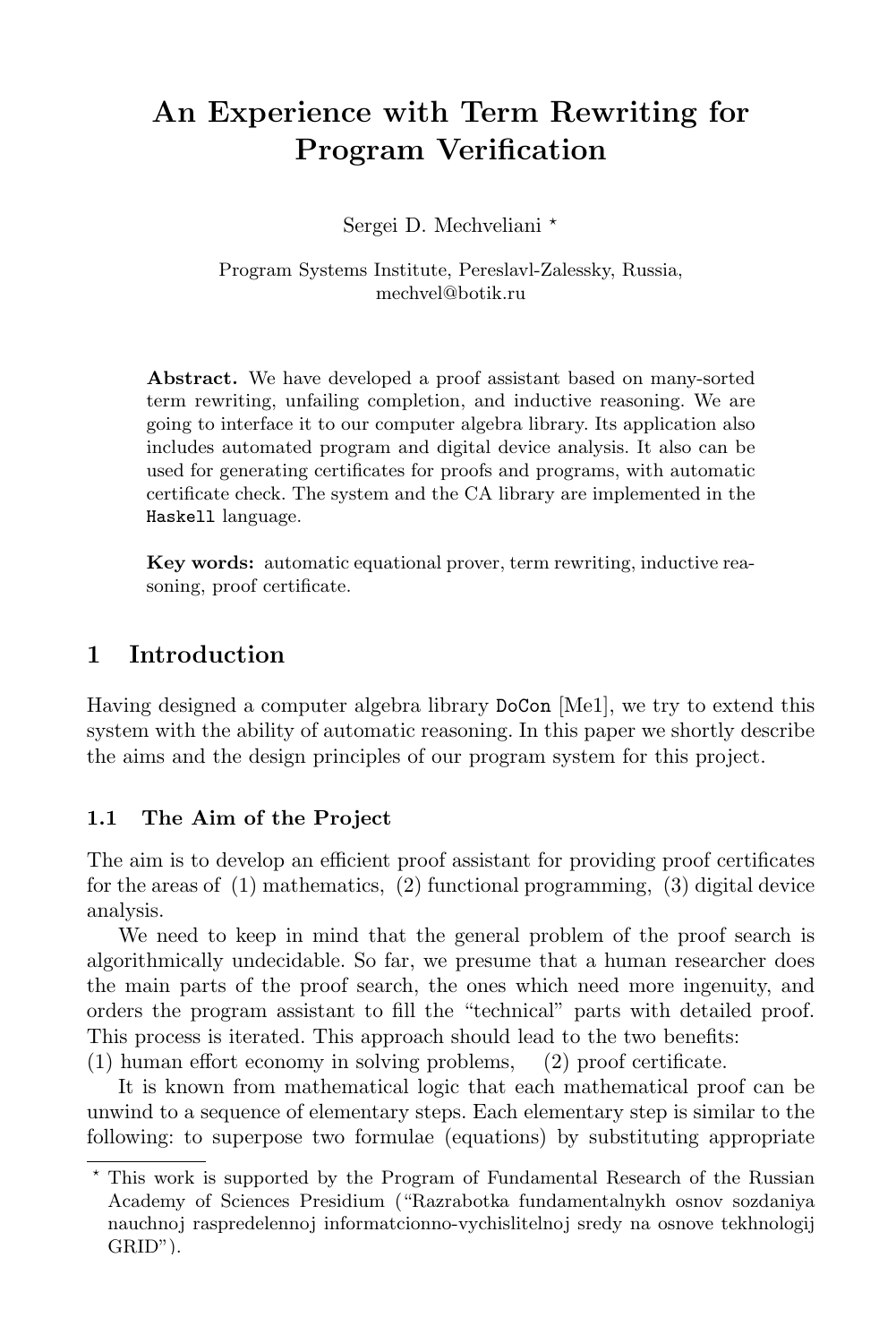expressions for universally quantified variables, and to derive by this another formula (Robinson's resolution in mechanized reasoning). A proof certificate is a symbolic code consisting of elementary steps of this kind. This is a matter of a program assistant: to obtain the details of certificate and also to check automatically a certificate of a proof or program provided with such by any other system — if this system supports the certificate standard. A certificate guarantees the truth of the statement and that there is no error in the proof.

But to be really usable, such a proof assistant needs

- to "understand" a high-level object language which is close to the human mathematical language,
- to be able to incorporate and use an algorithm and knowledge library for each domain of application,
- to have a powerful proof search strategy, in order to make the automatic proof search part possibly greater (for we think, in the practice of modern assistants, more than 99 % of the effort is by human).

#### 1.2 About our Approach in General

The object language of our system is of the many-sorted term rewriting and also of the predicate calculus. An object program (subjected to verification) is represented as a set of rewrite rules. We represent a knowledge about a computation domain in the form of equations and apply the technique of many-sorted term rewriting. The predicate calculus statements also convert to equations (in the proof by contradiction) represented as Boolean terms. This enables refutational proofs via completion. The inductive inference is applied for the proofs in the initial model, and it cooperates with completion in a natural way.

As to application to programming: inductive proofs for programs correspond to establishing truth in the *initial model* for a set of equations [Hu:Op].

Introductory reading [K:B], [Hu:Op], [Hsi:Ru], and [Lo:Hi] introduce to term rewriting (TRW) and its *completion* method. [Sti] explains unification modulo associativity and commutativity, which leads to AC-completion (implemented in our prover). [Hsi] describes how TRW (with extension to Boolean terms) is applied to refutational proof in predicate calculus. [Bu:Al] and [Bu2] present explanations about language and a program system Theorema for proof assistant which looks as the most advanced modern project of this kind. Another two assistant examples: Coq, Isabelle.

Our prover and the DoCon library are implemented in the Haskell language. Our prover is called Dumatel. This joke Russian word is taken from the novel "Skazka o troike" by the brothers Strugatsky, and it can be translated as "thinker".

Dumatel is a library of Haskell functions and structures.

About other projects There exist many prover systems. We pay attention to theoretic principles, preferring to implement them in our own system — due to desired interface to our computer algebra library, and due to other reasons. The main particular points of our prover design are the following.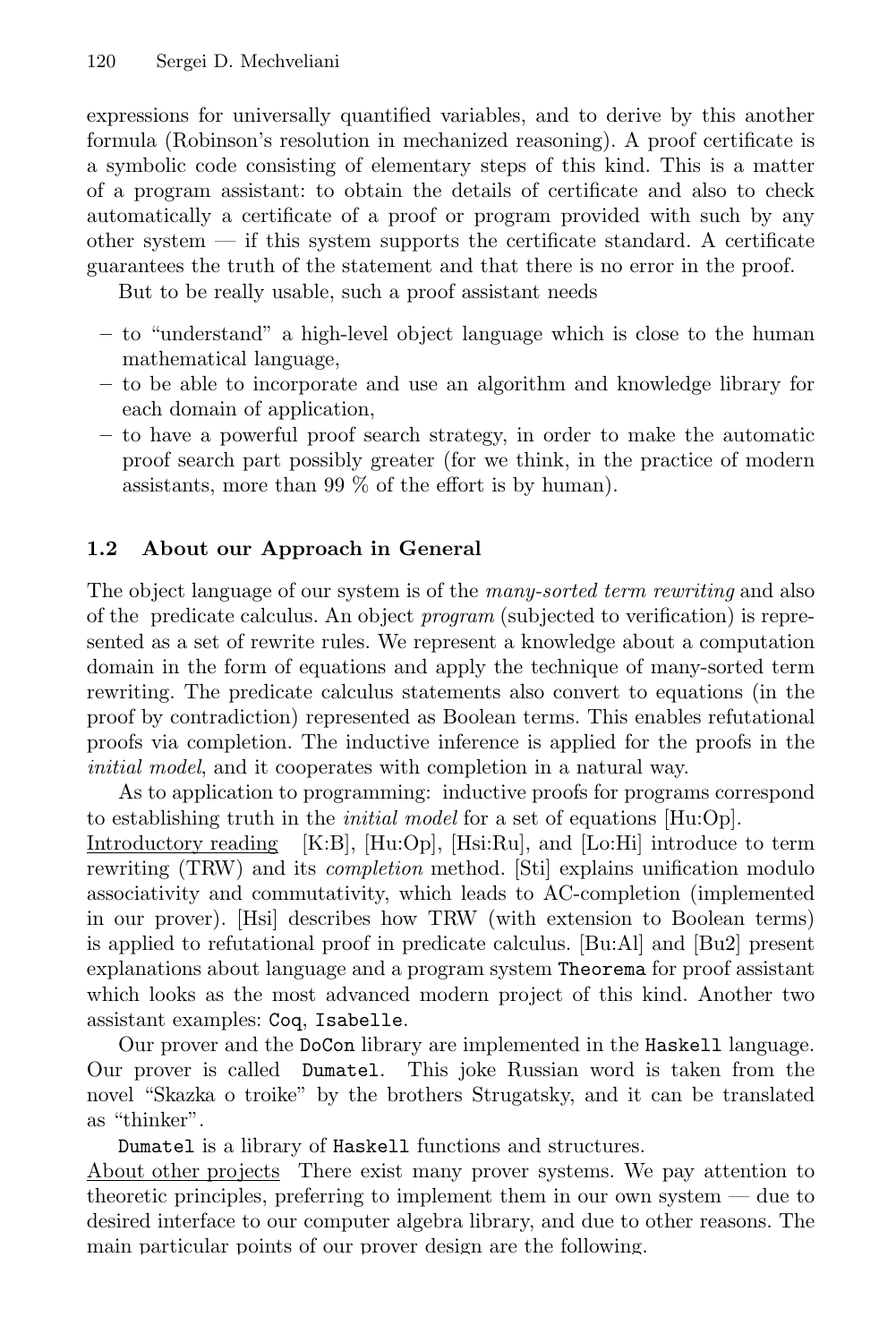- The intention to express, as possible, all knowledge via equations and TRW.
- Extension of "unfailing" completion to Boolean terms, with a particular treatment of order on monomials.
- Proof by cases, combined in a special way with completion.
- A particular procedure for the search of a useful lemma for inductive proof.
- The resource distribution approach in the proof search.
- Symbolic representation of a proof search state by an explicit tree data.

#### We use the following abbreviations and denotations:

 $AC$  — associativity and commutativity,  $BT$  — Boolean term (with  $k$ , xor);  $CA$  — computer algebra, ground term — a term free of variables;

IL,  $OL$  — (respectively) implementation language and object language;

TRW — term rewriting,  $ukb(b)$  — unfailing Knuth-Bendix completion;

 $k, \perp$ , xor,  $\Rightarrow$  — Boolean connectives "and", "or", exclusive "or", implication;

 $'$  =='' is the syntactic equality on terms; = $E=$  is the equivalence relation on terms defined by the set E of equations contained in a calculus.

"Proof (of a statement) in initial" means (as standard) a proof of this statement for the initial model of the considered calculus (theory).

### 2 The Prover Principles and Design

Programming system and languages So far, we choose Haskell as implementation language. Here we shall call it IL, for generality. The prover is a program written in IL which processes *specification* data. A specification represents a calculus in the object language (OL) of many-sorted equational specification.

Representation of a proof goal This is a data  $g$ : Goal of IL containing 1) a calculus calc = goalCalculus g, 2) the statement  $f = \text{goalFormula g}$ (in the predicate calculus language) which needs to be proved in calc, 3) the kind mode = goalMode g of the truth and proof: InVariety or InInitial. Proof search state, representation of proof search

The prover has a set StepKinds of a few search step kinds (attempt kinds), each one presenting a particular method for an attempt to find a proof from the current search state (Dumatel-1.06 has 5 main search step kinds). Each attempt is restricted by the resource rcPerStep measured in a certain conventional unit. When this resource is exhausted, the attempt stops, returning the current state.

The search state is represented by the IL data ProofSearchState. This is a tree which has sub-goals as nodes, and as edges it has search steps, where each attempt stores its current state. When the sub-goal is proved, it is replaced with the true node, and all the tree simplifies according to the meaning of each edge. The proof success is expressed by the tree of a single node containing the formula true. The current (large) action loop of the proof search is: choosing of an appropriate leaf in the search state tree and either continuing the attempt stored in this leaf or adding another (appropriate) attempts (with new edges) to this leaf. The new state is appended to the list of search states. So, the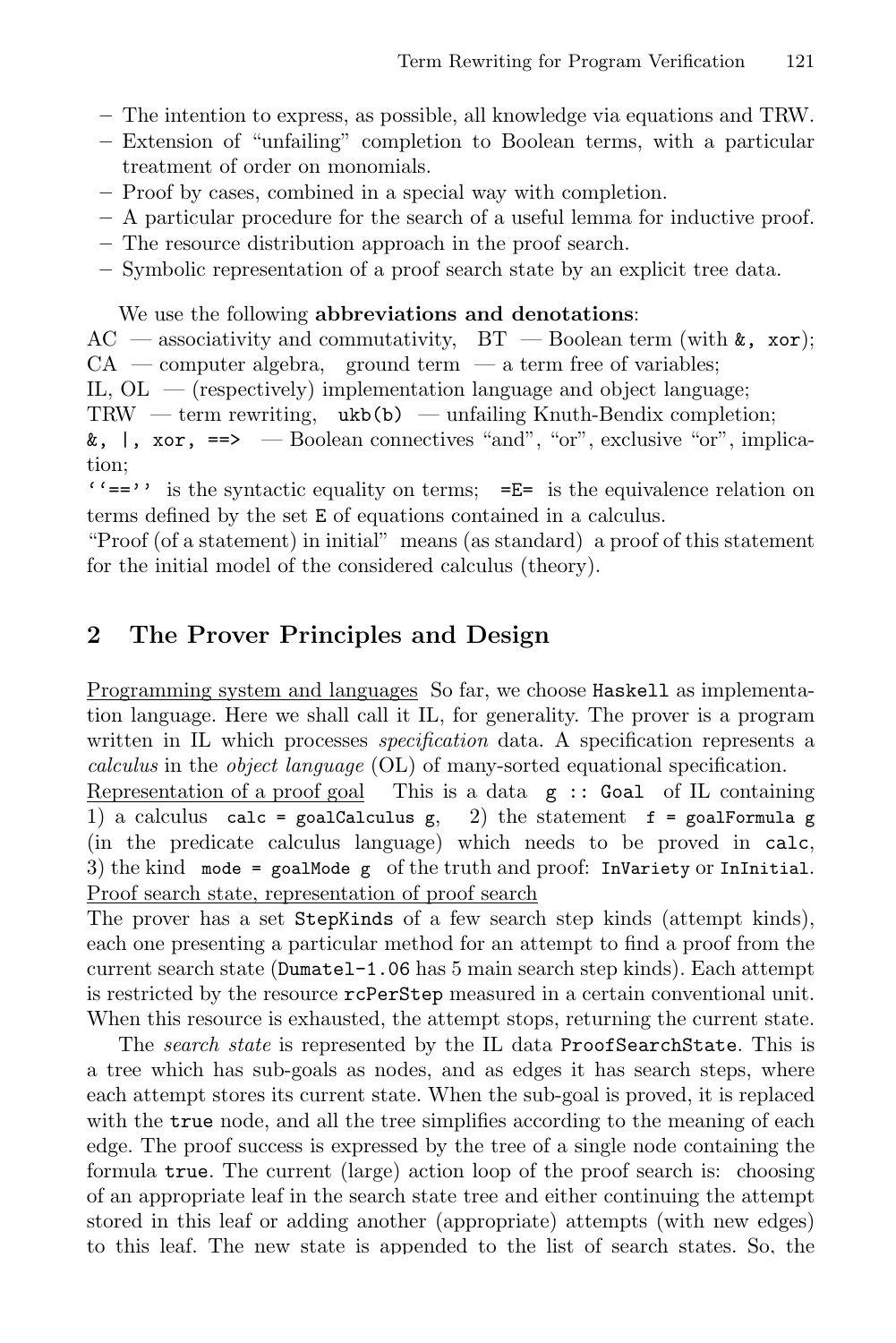intelligence of the proof search strategy depends only on how wisely it selects the current leaf, search step kind, and parameters for this step.

Each node in the search tree has the kind: All or Any. 'All'' means that the truth of the statement in this node is conjunction of the statement truth of each of the "sons" of this node. ''Any'' means disjunction of their truth. When a node is proved, the tree simplifies according to the kind of each node.

Prover This is the IL function prove which takes an initial search state and appends to it the list of the search states built according to the strategy. The default strategy for the proof search is: develop the state tree by search in breadth. The result list can be printed out. The printing formats allow the user to see the search progress with skipping details or in a more detail. The time being taken by each such an attempt is restricted by the given resource rcPerStep.

If the search fails, the result state list may unwind infinitely. Concerning this, we keep in mind that evaluation in Haskell is "lazy". Also it is always possible for a client function to apply the function prove and take first n states from its result.

The resource distribution approach Each method in a search step has the resource limit rcPerStep. Such a method calls for various sub-functions: completion procedure, trying substitutions with constants, recursive calls of the prover, and so on. Many of these sub-functions take an additional argument  $rc - a$ resource bound to be spent. Such a function also returns the remainder rc' of the resource. If this value occurs non-zero, the prover adds it when calls other sub-functions. The idea of this approach is to prevent the strategy from running into infinity in an unlucky search step. For example, the search step by completion may loop infinitely for some data, and it is impossible to uniformly predict when it will occur infinite.

Trace data for proof certificate Most of the prover functions take the trace data among the arguments and accumulate it in the result. For example, the function reduce returns the result term and also the trace sequence of the reduction: which current term is reduced to which term by applying which equation, etc. This is a provision for the proof certificate. Because an automaton can check the proof by applying one by one the elementary steps returned in the trace. Again, the "laziness" of Haskell is very useful here. Because if the client function does not use the trace, then the trace part of the result does not spend memory nor time.

Parts of a calculus A calculus consists of description of several sorts, operators, variables, rules, equations, BT (converted skolemized formulae), description of a term ordering ">>" and its operator *precedence*. We use here a "sugar" operator declaration which is not yet implemented. For example,

```
_+_ : Natural Natural -> Natural ...
```
means a binary infix operator on the sort Natural.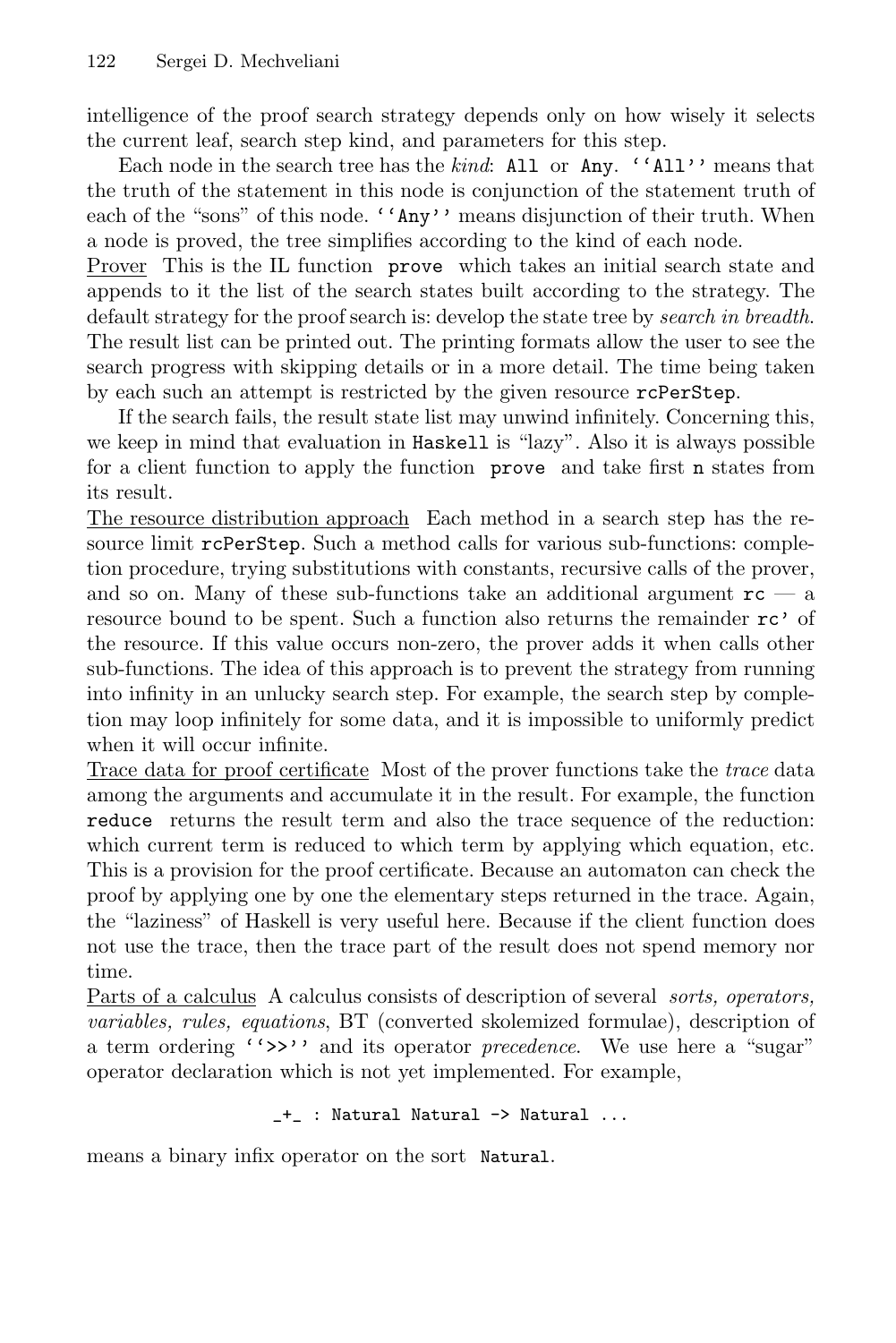#### 2.1 Rules, Equations, Term Ordering, Reduction

The list rules is an OL program. The interpreter evaluate calc t evaluates this program, contained in the rules part of the calculus calc, at the data term t as usual in rewriting programming, and with treating variables in t as constants. This evaluation is required to terminate.

A partial term ordering  $(3)$  's an IL function to compare terms. It depends on the operator precedence table. It must satisfy the restrictions formulated in  $[Hsi:Ru]$ . The equation set in a calculus is often *not* Church-Rosser, and the prover does not rely on any particular order of applying equations. Instead, it exploits that unfailing completion is directed to a ground Church-Rosser equation set. Equations and rules must define the same equivalence relation = $E=$  on terms. Often the initial equations appear as converted from the rules by re-orienting the rule sides according to the TRW ordering. The reduction by equations and equation superposition are subdued to the TRW ordering [Hsi:Ru]. The function reduce calculus t, reduces a term t to the normal form by *equations* under the given term comparison.

With equations, it is possible to do program computation as well as reasoning. Also the program evaluation can be modeled (at a cost overhead) by setting appropriate ordering and applying the function completeAndReduce. This method intermingles unfailing completion and "ordered" reduction.

#### 2.2 Boolean Terms

BT represent skolemized predicate calculus formulae in the form of Zhegalkin polynomials **f**. They have the meaning of the Boolean equation  $f = 0$ (= false). We prefer to use BT, with special unification and superposition methods for BT, because the connectives & and xor have more properties than just being AC operators, and we like to use these properties in forming superpositions. For example, the cancellation law for xor holds.

In our system, BTs appear in the calculus as in the following example (in the Section 3). The formula for all  $[X, Y]$   $(X > Y ==)$  not  $(Y > X)$  specified for the calculus list is converted to the equation (not  $(X > Y)$  | not  $(Y > X)$ ) + 1 = 0, and then, to the BT  $(X > Y)$   $(X > X)$  (a monomial). This conversion is based on the correspondence

0 <-> false, 1 <-> true,  $k \leq$  > multiplication, + <-> xor, (+1) <-> not.

A BT is a (commutative) sum of several different monomials. Each monomial is a (commutative) product of several different atoms. A monomial has an integer modulo 2 as its coefficient. The law  $A \& A = A$  holds here. In the refutational proof, the prover applies the formula negation, skolemization, bringing to a conjunctive normal form. The disjuncts are converted further to BTs. The obtained BTs are added to the calculus, and there applies completion, with the aim to derive a  $BT$  true, which stands for the equation true  $=$  false.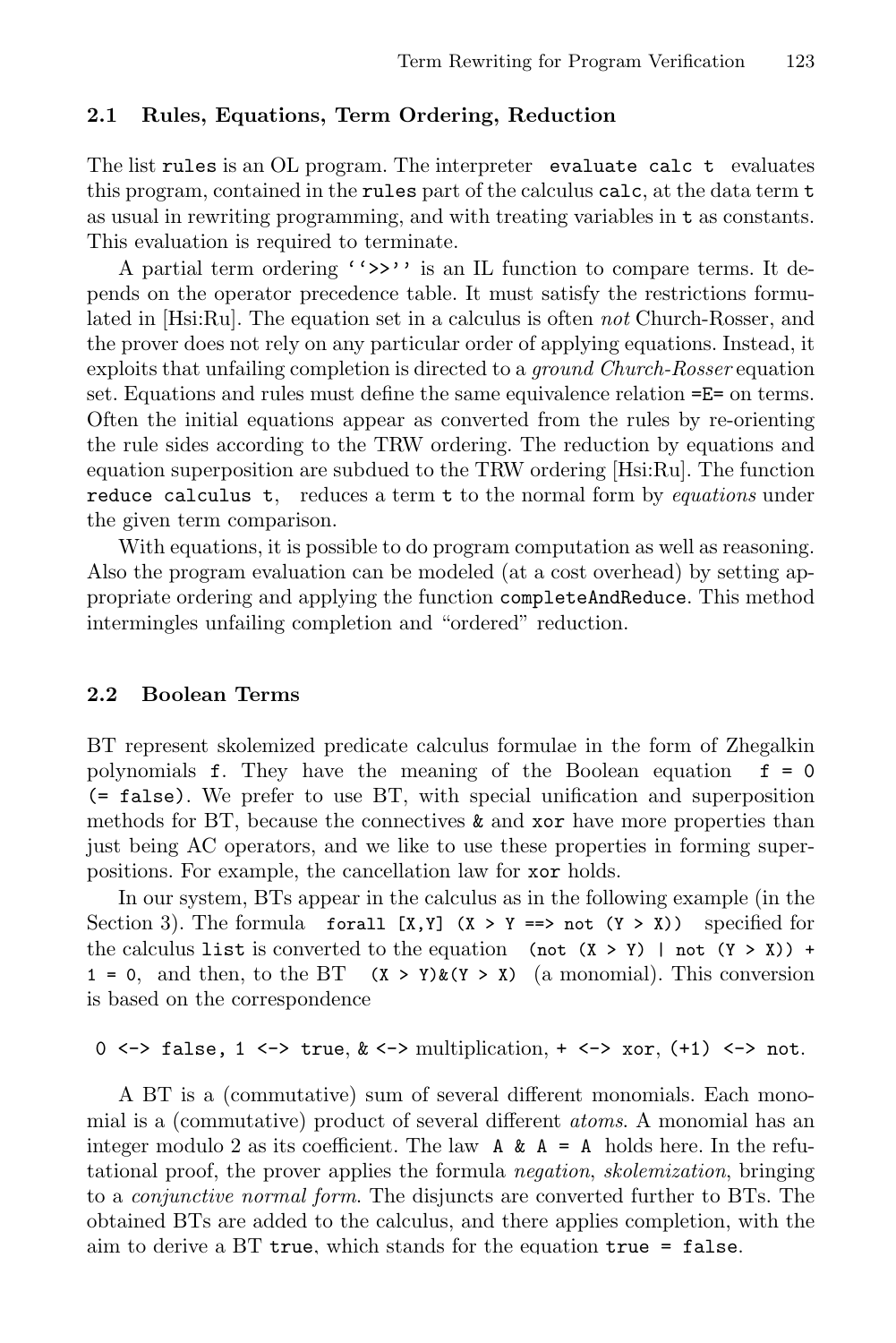### 2.3 Completion

Its function ukbb rc calc goals <other arguments> is designed after the principles by [Hsi:Ru] and also applies various optimizations. It is also extended to process Boolean equations in the form of BT. The method's ideology for the BT part is of the RN+ strategy by [Hsi]. The procedure also applies intermediate reduction of goals. Completion stops when the resource is zero, or all the goal facts are reduced to trivial **or** the current set of the facts is *complete*. In returns a set of facts and the resource remainder rc'.

We also apply certain optimizations: with a special ordering on b-monomials, a stronger reduction relation on BT, and others.

### 2.4 The Search Step Kinds

They are

(pCp) positive goal completion and reduction (always pre-applied),

(cnf) bringing to conjunctive normal form (always pre-applied),

(arC) proof by substituting arbitrary constants for variables,

(ec) proof by parting equational conditions from implication,

(nCp) negation (, skolemization) and refutation by completion and cases,

 $(ind)$  induction by an expression value — for a universally quantified formula and the goal mode InInitial.

(lsi) proof by searching lemmata

(LSI abbreviates "Lemma Search for Initial model").

(pCp) performs a limited number of completion steps, together with reduction of the formula. If the formula simplifies to true, then the goal is proved and deleted.

Induction by an expression value (ind): when in a given calculus a sort S is attributed with the annotation GeneratedBy <list of operators>, (for constructing ground terms of this sort), the prover recognizes the correctness of proving a statement for S by induction by the sort construction with the given operators. The prover tries various expressions for induction by their value. In the current version, an expression for induction can be only a variable from the list under the "forall" construct in the goal formula.

We skip here explanation for the inference rules  $arc$ , ec. Let us describe shortly the remaining rules of  $nCp$  and lsi.

Refutation by completion and cases

The functions refuteByCompletion, proveByNegationAndCompletion implement the inference rule (nCp). A calculus specification may contain a construct for finite enumeration of a sort with constants. And the above two refutation procedures rely on such construct. For example, the library calculus bool provides the enumeration [true, false] for the domain Bool. For expressing such enumeration, the prover has the construct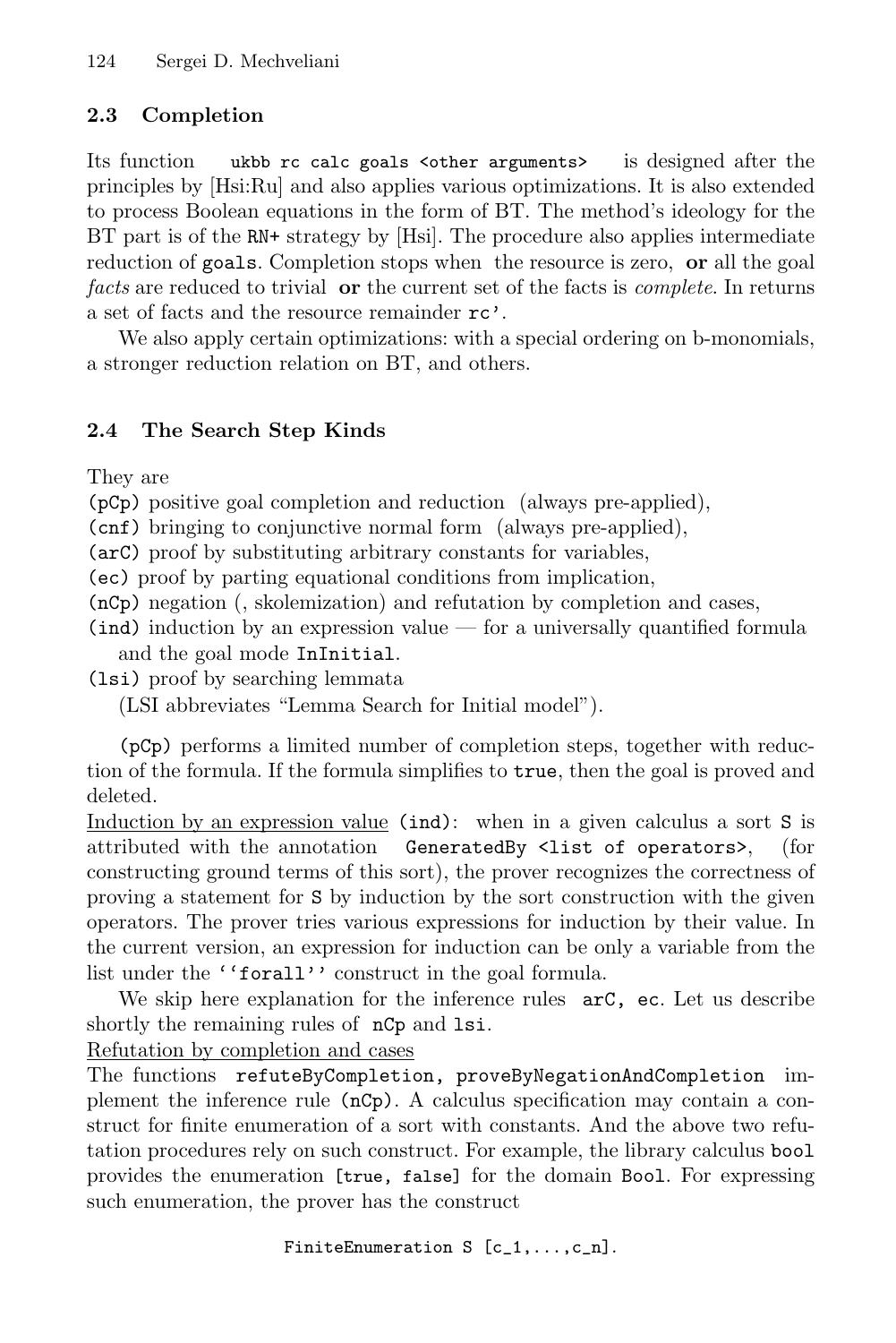Its meaning is: only those models are taken in account for the proof, in which each value of the sort S coincides with some value listed in the enumeration. Respectively, the refutation applies completion together with equating the enumeration constants to the selected terms. Half of the resource is spent on the attempt by completion only. If this fails, the remainder is spent on completion with finding and applying the relevant cases. In each "case", completion applies to the calculus extended with the equations  $g_i = c_i$ , where  $c_i$  is one of the enumeration constants for the domain of a ground term  $g_i$ . To make the procedure more feasible, the part of refuteByCompletion applies certain heuristics for selection of appropriate terms  $g_i$ .

Lemma search This is a procedure of looking through the candidate formulae for lemma, with a certain fast check for rejection, and with the attempt of inductive proof (under a certain mean resource) for the candidates which have passed the check. The prover adds the proved lemmata to the calculi of all appropriate nodes in the current search state. This approach of LSI increases greatly the set of practically provable statements.

### 3 Proof Search Example.

Let us define in OL the calculus list for ordering lists. The first line of the below IL program builds the library calculus boolCalc, and the further lines add declarations to extend it with the needed sorts, operators, and equations. By all this, it imports the sort Bool together with the Boolean connectives and their laws (equations). This forms the calculus list. It has the sort Elt for list elements and sort List for lists over the domain Elt. The empty list operator nil and the operator ":" : Elt List -> List for prepending an element are the constructors for the list data. The declaration SortGen List [[nil, ":"]] helps the prover to recognize that induction by these constructors for **List** is a correct way to prove statements for the initial model of the calculus list with respect to the domain List.

The operator ''>'' is for an order relation on Elt. The library function addFormulae adds to the calculus the formula expressing a couple of usual axioms for the properties of  $\langle \cdot \rangle$ . This predicate calculus formula is converted to BT and takes part in completion during the proof search. The predicate eq\_Elt is for equality on the domain Elt. The predicate isOrdered is for expressing that a list is ordered with by the relation  $'>'>'$ .

The Rules part of this calculus actually contains the *program* to evaluate the ground terms constructed via the above operators. This is evaluation by rewriting, each rule applying "from left to right". For example, the library function call evaluate list (insert b (a: c: nil)) results in the term a: b: c: nil.

#### 3.1 A Digression: the Idea of Equational Reasoning for Programs

In order to reason about this program, the prover adds equations made from these rules  $\frac{1}{1}$  see in the sequel the call of the library function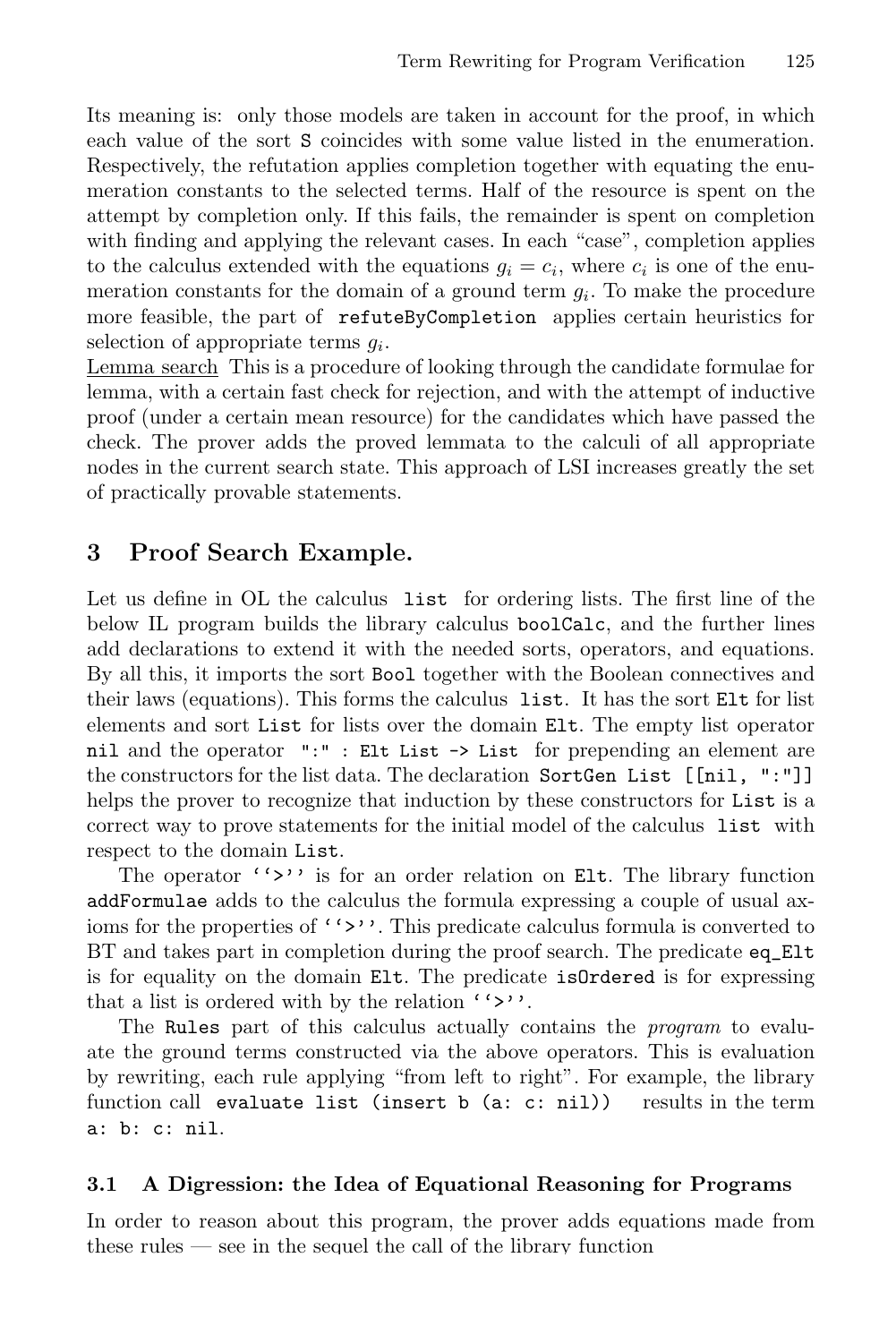rulesFromCalculusToEquations. The term ordering cp is set as a certain rpos library function (currently, the default one), which details we skip here. The library function ''prove'' does reasoning about the "program" of list in terms of the above equations, by applying them, maybe in both directions, by superposing them, and also comparing terms by cp to find which expression is "simpler". The equation set is considered rather as a calculus than a program for evaluation. For example, concerning the above program insert, the prover uses that the "input" term insert b (a: c: nil) equals to the "result" term (a: b: c: nil) modulo the equations obtained in the calculus list, and also that the latter term is conceptually "simpler" (by the TRW ordering cp) than the former.

Of course, this approach is applied to all programs. Also this approach is for reasoning about algebraic objects, in mathematics.

Concerning application to the program analysis, we stress that TRW and equational reasoning methods (as completion) really use all the information contained in a set of equations (the completeness property of the method).

### 3.2 Continuing with Example

The predicate isOrdered is defined in the rules via  $(5)$  and the auxiliary operator isOrd. The operator insert for inserting an element to a list according to the order  $(3)$ , and its auxiliary operator ins, are bound in mutual recursion.

```
boolCalc = bool_default rpos
list = addFormulae preList
                  (forall [X, Y] (X eq_Elt Y xor X > Y xor Y > X))
 where
 preList =
  (\calc -> addEquations calc $ rulesFromCalculusToEquations calc) $
 addDeclarations_default boolCalc $
 Calculus
 {Sorts [Elt, List], SortGen List [[nil, ":"]],
  Operators
  {nil : List
   _:_ : Elt List -> Bool (ParsePreceds 5 5),
   \geq : Elt Elt \rightarrow Bool \dots,
   eq_Elt: Elt Elt -> Bool (...Commutative), --equality predicate on Elt
   insert : Elt List -> List ...,
   ins : Elt Elt List Bool -> List ...,
   isOrdered : List -> Bool ...,
   isOrd : Bool Bool -> Bool ...,
   a, b, c : Elt -- constants for constructing list examples
  }
  opPrecedDecls = [... [insert, ins, isOrdered, isOrd, :, nil, >,
                       eq_Elt, a, b, c, false]], ...
  TermComparison = rpos
  Variables = [X Y Z : EIt, Xs Ys Zs : List, bo : Bool],Rules =
```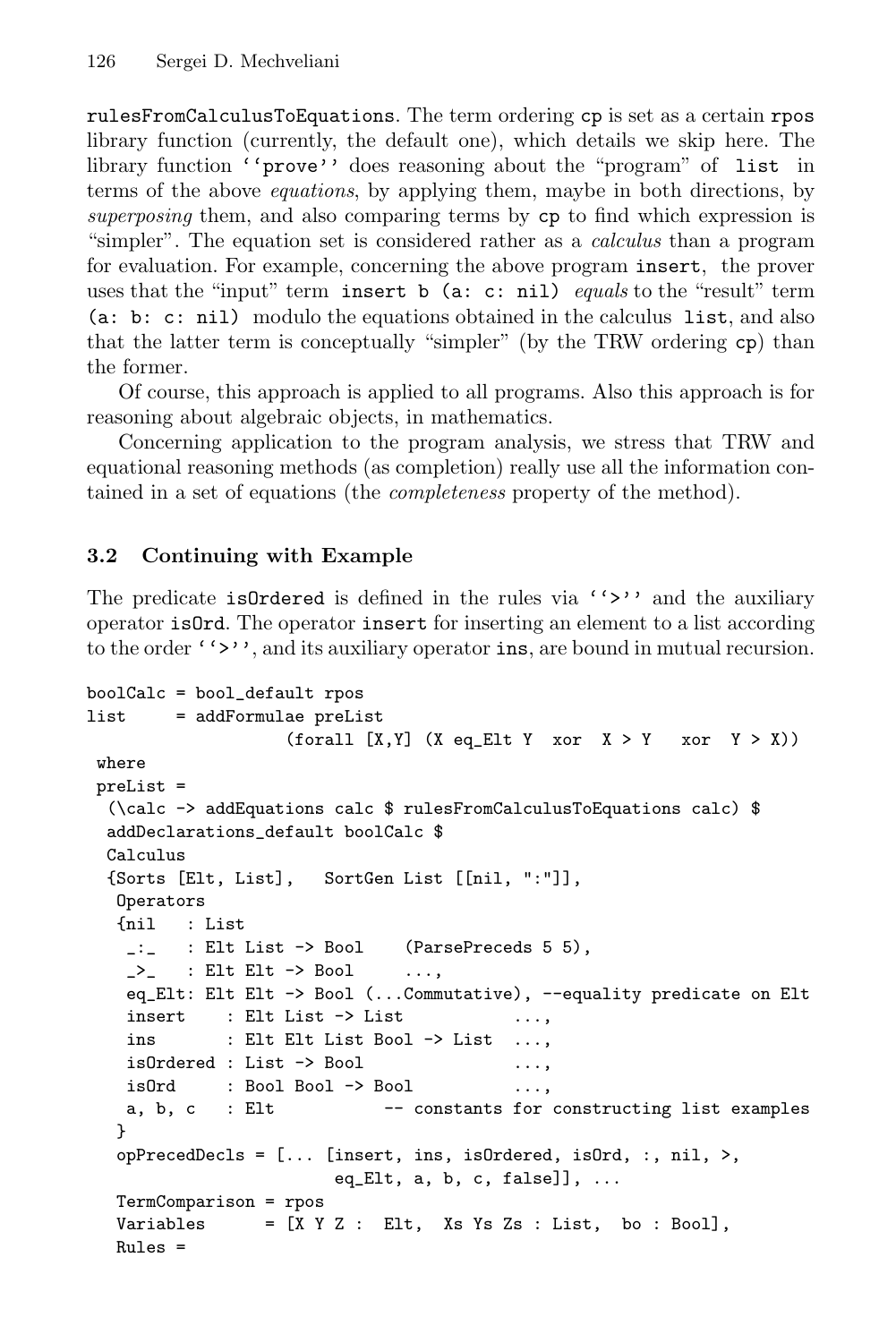```
[X \text{ eq\_ELt } X \rightarrow \text{ true}, -- laws for equality on Elt
a eq_Elt b \rightarrow false, a eq_Elt c \rightarrow false, b eq_Elt c \rightarrow false,
X > X \rightarrow false, - laws for order on Elt
a > b \rightarrow false, a > c \rightarrow false,
b > a \rightarrow true, b > c \rightarrow false,c > a \rightarrow true, c > b \rightarrow true,isOrdered nil -> true,
isOrdered (X:nil) -> true,
isOrdered (X:Y:Ys) \rightarrow isOrd (X > Y) (isOrdered (Y:Ys)),
   isOrd true bo -> false,
   isOrd false bo -> bo,
insert X nil \rightarrow X : nil,
insert X (Y : Xs) \rightarrow ins X Y Xs (X > Y)ins X Y Xs true \rightarrow Y : (insert X Xs),
   ins X Y Xs false \rightarrow X : Y : Xs ]
```
The above declaration opPrecedDecls = ...insert, ins, >, ... defines the operator precedence relation preced. By setting the precedence the user gives the prover a notion of which "program" (operator) is simpler, and gives a certain direction of reasoning. Together with the library function rpos, it defines the term comparison related to this calculus. In particular, due to this precedence, the prover will consider the term (insert  $a$  (b:Xs)) as more complex than (ins a b  $x_s$  (a > b)), so that the former will be replaced with the latter, and not the reverse.

Goal setting. Example

Prove that if a list Xs is ordered, then the list (insert X Xs) is ordered. This is actually an important part for verification of the program  $'$  insert''. In our system, this means to prove the above statement in the initial model of the calculus list. The user IL program ''main'' is short. It parses the goal formula

```
forall [Xs, X] (isOrdered Xs ==> isOrdered (insert X Xs))
```
to fF :: Formula and builds the Goal expressing the problem of derivation

```
list |-InInitial- fF.
```
It makes the initial search state initState from this goal, and applies prove rcPerStep initState (for this example, it is sufficient to set rcPerStep  $= 2*10°6$ . It also prints out the result list of the proof search states.

Here we skip the definition of the function ''main''. Let us describe how the prover forms the successive search states (trees).

First, the strategy applies all the following fitting search step kinds to the initial state: pCp, nCp, arC, ind. For this example, we skip a particular search step LSI, in order to demonstrate the main and regular part of the strategy. This stage produces the search tree of four leaves. The kind of the tree root is Any, because by the meaning of the prover standard search steps, the prover needs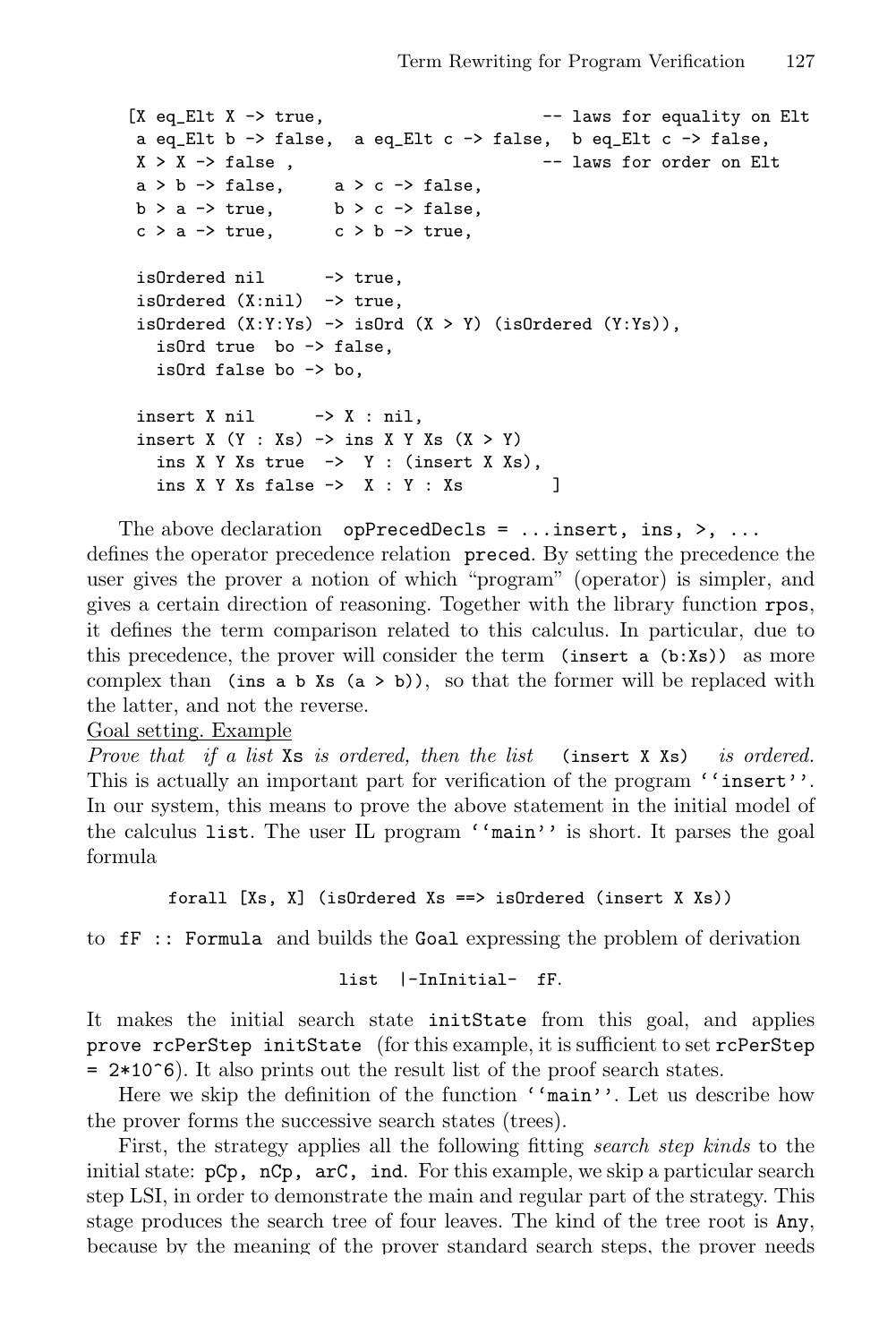to prove at least one of these leaves. In the next pass-through, the prover tries, in succession, to apply the corresponding proof methods in these leaves, trying to prove the current leaf under the resource rcPerStep. For the evident reason, this attempt fails for the leaves of  $pCp$ ,  $nCp$ ,  $arC$ , and the prover spends some resource for this.

The leaf of ind Xs means induction by the value of Xs. Further, this leaf branches to the base of induction (substitute  $\mathbf{x} = \texttt{nil}$ ) and inductive step. The goal formula of the "step" has new variable z0. The node of induction has the kind All, because by its meaning, both the base and "step" goals need to be proved.

The prover continues this *search in breadth* by visiting the current set of leaves, except the ones, which are skipped by various optimizations in the strategy and also by the user marks (hints) ''closed''. After several steps, the prover forms the state tree shown schematically below. In this picture, the mark "-" near a node means that this node is not proved, so far, and " $+$ " means that it is proved.

> ------------------- goal  $/pCp$  /nCp /arC | ind Xs - $\ldots$   $\ldots$   $\&1/\ \&2$  $-$  - pCp /  $\setminus$  $+$  -----| ind z0  $\leq$   $nCp arC-$ &1/ \ &2  $+ nCp$  |  $nCp +$

The symbols &1 and &2 denote the branches of the induction base and step respectively. The induction by Xs proves its base trivially. And the step formula is

### forall [Y]

```
( (foral1 [z0,X] (isOrdered z0 ==) isOrdered (insert X z0))) ==>
  (foral [z0,X] (isOrdered (Y:z0) ==> isOrdered (insert X (Y:z0))))
```
In the further induction by  $z_0$ , the "base" formula (substitute  $z_0 := \text{nil}$ ) is reduced by the list calculus to

```
forall [Y,X] (isOrdered (ins X Y nil (X > Y))).
```
The attempt with nCp builds negation for this formula and produces the calculus

```
list U [isOrdered (ins A B nil (A > B)) = false],
```
with the indefinite Skolem constants  $A$ ,  $B$  : Elt, aiming to derive a contradiction. It tries completion for this — under the resource rcPerStep/2. But this occurs not sufficient.

Then, it extracts a useful information from the failed proof attempt. To do this, it searches for appropriate ground subterms in this completion result which domains are provided (in the calculus specification) with a finite enumeration.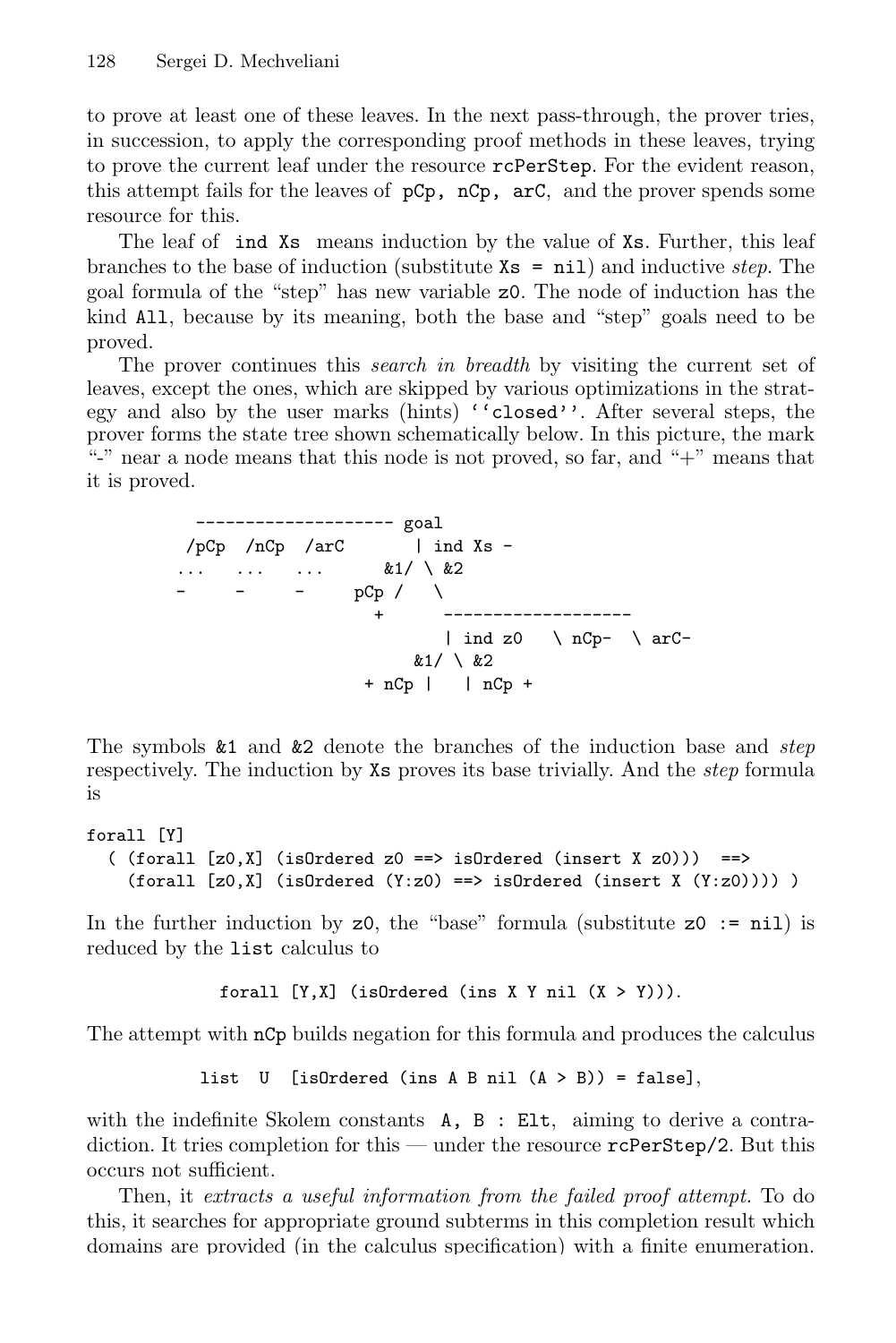The calculus includes bool, and the latter specifies an enumeration for the sort Bool. The "case" procedure finds a ground subterm  $A > B$ , which value cases may simplify the search. The first case  $A > B = true$  is added to the calculus, and the formula is reduced to isOrdered (B : (insert A nil)) = false, and then, to isOrd  $(B > A)$  true = false. The BT part of the calculus contains a representation of the law  $(X > Y & X > X) =$  false. It superposes with the "case" equation producing  $B > A = false$ . This derives the equation

#### isOrd false true = false,

and then, true = false, finishing the refutation for the case. The case of  $A > B = false$  is refuted in a similar way.

Nested selection of subterms for "cases"

Further, there are applied several search steps, and among them — induction by z0. Its "step" formula is

```
forall [y01,z01]
(forall [v0] ((forall [X] (isOrdered z01 ==> isOrdered insert X z01)) ==>
 (forall [X] (isOrdered (y0:z01) ==> (isOrdered ins X y0 z01 (X > y0)))))
==forall [y0]
 ( (foral1[X]...)=\n (forall[X] ( isOrd (y0 > y01) (isOrdered (y01:z01))
                   \Rightarrow (isOrdered ins X y0 (y01:z01) (X > y0)) ) ) )
```
This formula is negated and skolemized, several equations are added to the calculus. Here refutation deals with the ground equations like

isOrdered (ins A y0 (y01:z01)  $(A > y0)$ ) = false.

It considers the cases for the term A > y0. It fails to refute this set of two cases. Then, it searches among the facts produced by completion for new ground terms suitable to consider their cases. It finds a new subterm  $A > y01$ . Refutation by completion considers the sub-cases for this term: the procedure makes recursion. This continues until either the resource is out or the complete set of the cases is refuted. In our example, it finishes with the report of kind

Proof by negation and completion for the goal ...There were considered 6 cases for appropriate ground subterms ... The branch is proved.

By this, the lower two leaves of the current tree (on the picture) become proved, the whole tree simplifies according to the kind in each node, and the tree is converted to the trivially true one.

So, this goal is proved by combining the above standard proof attempts. The successful branch contains two induction edges, and also the final attempt  $nCp$ of the proof by negation and completion together with considering "cases".

The whole search process is similar to human reasoning, when a human searches for the proof of the above statement for the program ''insert''.

### 4 Possible Development Directions

There are many ways in which the current prover should progress. Let us name the three of them.